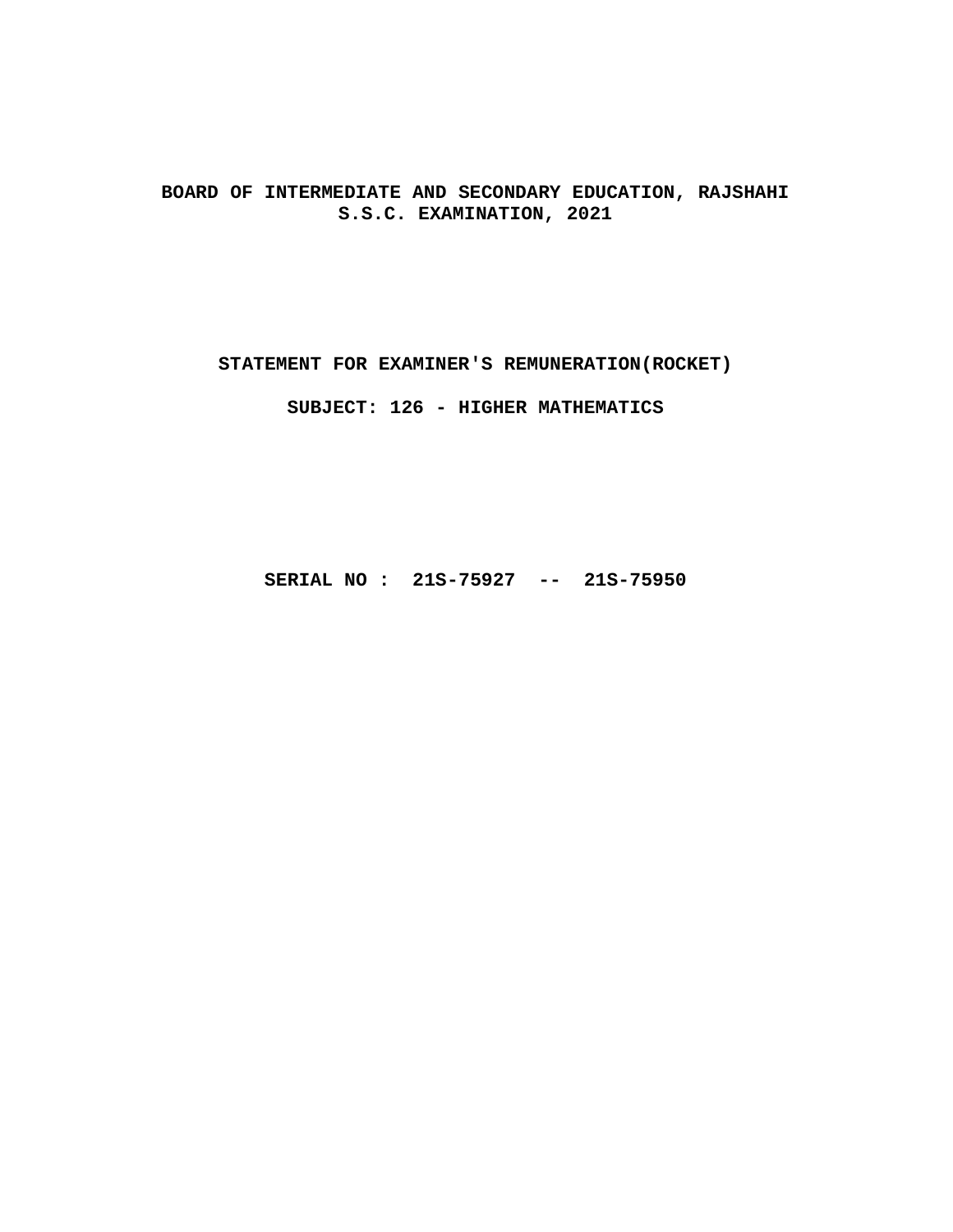|                                                     | SUBJECT: 126 - HIGHER MATHEMATICS<br>============ |                                                                                                                                                   |       |                   |
|-----------------------------------------------------|---------------------------------------------------|---------------------------------------------------------------------------------------------------------------------------------------------------|-------|-------------------|
| CODE I                                              | SERIAL NO.   MOBILE A/C /NID                      | EXAMINER NAME/ DESCRIPTION                                                                                                                        |       | TOTAL SCRIPT/TAKA |
| 9503   21S-75927                                    | 017845269497<br>8198503111167                     | ============================<br>SABINA SULTANA<br>$(263 \times @27 +250 +460 - 0-68-10-20-710) = 7,003/=$                                         | 263   |                   |
| $9505$   21S-75928                                  | 018349246613<br>8111055286758                     | MD. ABDUL MANNAN<br>$(257 \t X \t @27 +250 +460 - 0-68-10-20-694) = 6,857/=$                                                                      | 257   |                   |
| $9506$   21S-75929                                  | 017336827478<br>8129401711859                     | MD. NOWSHED ALI<br>$(278 \t X \t 27 + 250 + 460 - 0 - 68 - 10 - 20 - 751) = 7,367/=$                                                              | 278   |                   |
| 9001   21s-75930   017159746367                     | 19747026602112198                                 | Abu Ahmed Akhtaruzzaman<br>$(258 \t X \t @27 +350 +460 - 0-68-10-20-697) = 6,981/=$                                                               | 258   |                   |
| $9003$   21S-75931                                  | 017052134607<br>7018859039007                     | MD. ATAUR RAHMAN<br>$(266 \times @27 +350 +460 - 0-68-10-20-718) = 7,176/=$                                                                       | 266   |                   |
| $9004$   215-75932                                  | 017308394357<br>8192214340331                     | MD. MOZMMEL HAQUE<br>$(255 \t X \t @27 +350 +460 - 0-68-10-20-689) = 6,908/=$                                                                     | 255   |                   |
| 8501   21s-75933   017109692069                     | 19716926306369637                                 | <b>MOSA. NURJAHAN KHATUN</b><br>$(260 \times @27 +300 +460 - 0-68-10-20-702) = 6,980/=$                                                           | 260   |                   |
| 8502   21S-75934   017176262420                     | 19706415057232919                                 | MD. ABDUL MONAYEM<br>$(270 \text{ X } @27 +300 +460-50-68-10-20-729) = 7,173/=$                                                                   | 270   |                   |
| $8504$   21S-75935                                  | 017120118226<br>6914428456305                     | MD. TOZAMMEL HAQUE<br>$(258 \t X \t @27 +300 +460 - 0-68-10-20-697) = 6,931/=$                                                                    | 258   |                   |
| $8001$   21S-75936                                  | 017847898863<br>1015428747931                     | MD. AMZAD HOSSAIN<br>$(255 \t X \t @27 +400 +460 - 0-68-10-20-689) = 6,958/=$                                                                     | 255   |                   |
| 8002   215-75937                                    | 017195488862<br>3277021469                        | MD. FULBAR RAHMAN<br>$(250 \t X \t 27 + 400 + 460 - 0 - 68 - 10 - 20 - 675) = 6,837/=$                                                            | 250   |                   |
| 7502   21S-75938                                    | 017181461486<br>7613984558641                     | MD. ATAUR RAHMAN<br>$(256 \times @27 +400 +460 - 0-68-10-20-691) = 6,983/=$                                                                       | 256   |                   |
| 7001   21S-75939                                    | 017668230969<br>8826105055614                     | MD. ABDUL QAIUM SARKER<br>$(250 \t X \t 27 + 450 + 460 - 0 - 68 - 10 - 20 - 675) = 6,887/=$                                                       | 250   |                   |
|                                                     |                                                   | 7002   21S-75940   017197527375   MD. ABDUL WADUD TALUKDER<br>254<br>$19888827804125283$   $(254 \t{X} @27 +450 +460 - 0-68-10-20-686) = 6,984/-$ |       |                   |
|                                                     |                                                   | 7003   21S-75941   017390820891   MD. FOSIAR RAHMAN SARKER<br>8817851396346   (249 X @27 +450 +460 - 0-68-10-20-672) = 6,863/=                    | - 249 |                   |
|                                                     |                                                   | 7005   21S-75942   017187233048   MD. ABDUL MONAEM KHAN<br>8827802109676   (213 X @27 +450 +460 - 0-68-10-20-575) = $5,988/=$                     | 213   |                   |
| 6501   21S-75943   019142694116   MD. KHAIRUL HASAN |                                                   | -----------------------------<br>$1028106222105$   (276 X @27 +450 +460 - 0-68-10-20-745) = 7,519/=                                               | 276   |                   |
|                                                     |                                                   | ----------------------------<br>TOTAL TAKA IN THIS PAGE = $1,18,395/$ =                                                                           |       |                   |

 **Programmer Senior System Analyst Accounts Officer Deputy Director(Accounts)** 

 **Note:(Script X Rate+TA+Misc Cost -Mistaken-Bag-Stamp-Oth.Cost-income Tax) = Tot.TK.**

 **\_\_\_\_\_\_\_\_\_\_ \_\_\_\_\_\_\_\_\_\_\_\_\_\_\_\_\_\_\_\_\_ \_\_\_\_\_\_\_\_\_\_\_\_\_\_\_\_ \_\_\_\_\_\_\_\_\_\_\_\_\_\_\_\_\_\_\_\_\_\_\_\_\_**